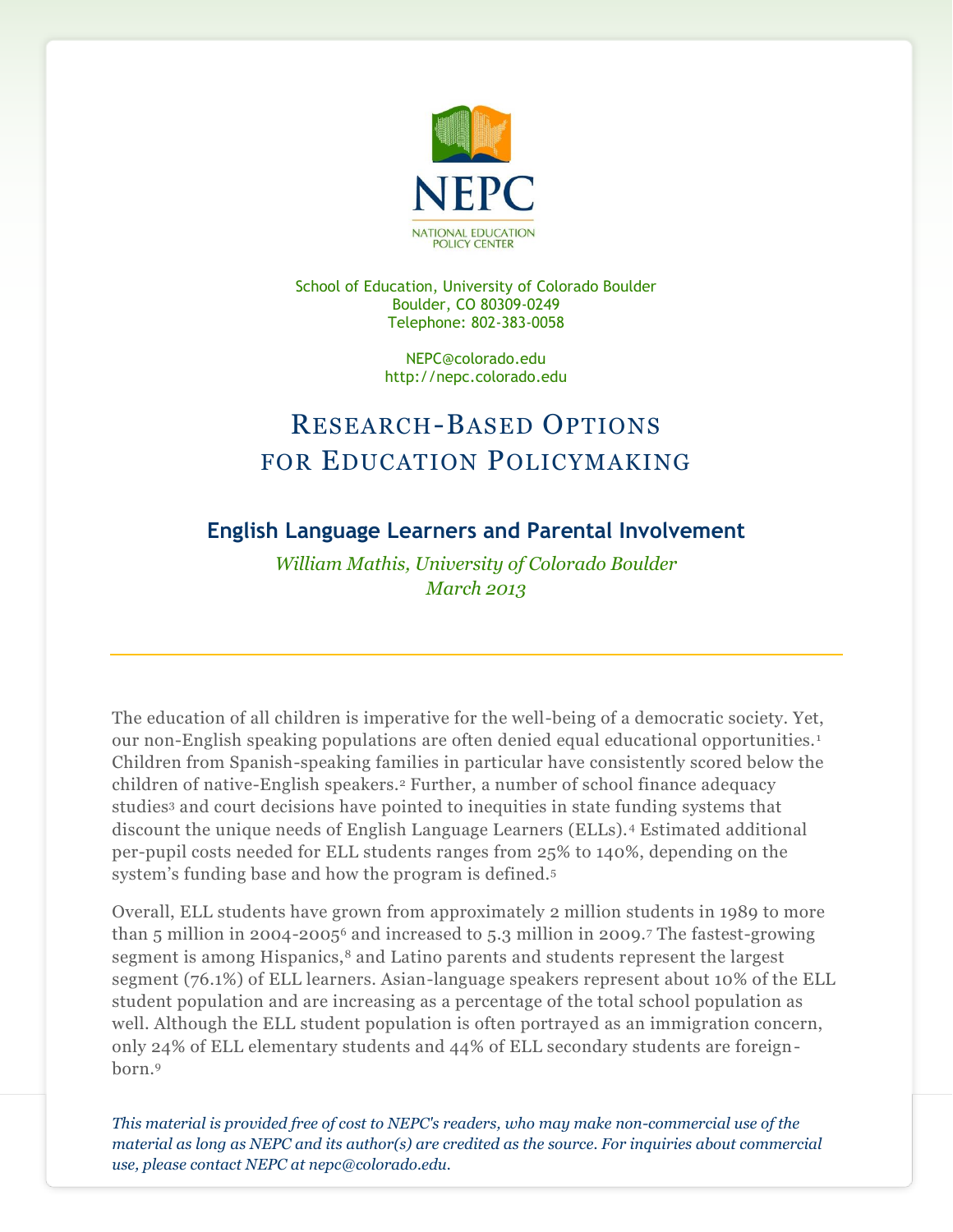ELL students are concentrated in certain states, metropolitan areas, communities, and schools.<sup>10</sup> As a group, these schools have a low instructional capacity, serve a low-income population, suffer a shortage of trained teachers, and have limited instructional materials and fewer opportunities to learn.<sup>11</sup> These resource issues are often exacerbated by communications barriers. In particular, interactions between schools and parents are often unidirectional and fail to value and take advantage of the families' resources and culture. <sup>12</sup>

#### **Parental Involvement**

While many systemic inequalities in the US require correction at the national and state policy levels, some key improvements can be made locally. The education of ELL students could be significantly enhanced by school-based efforts to strengthen parental involvement in the child's education. Under typical circumstances, ELL parents are ill-equipped for effective engagement with the school due to their own limited facility in English, lack of formal education and education in US schools, unfamiliarity with the norms of US schooling, and limited time and ability to attend meetings and events – all exacerbated by school-home cultural differences.

Arias and Morillo-Campbell outline these issues in their NEPC policy brief on this topic. <sup>13</sup> They describe best practices whereby schools can help foster educationally supportive parenting skills, establish two-way communications, recruit families as volunteers and audiences, involve families with homework, include families in school governance, and collaborate with community organizations.<sup>14</sup>

Arias and Morillo-Campbell further advise that ELL parental involvement will be enhanced if the school embraces the culture of the community in its activities calendar as well as in the cultural and linguistic interactions of schools with parents. ELL parental involvement will also benefit if schools provide parents with avenues to learn English and with techniques for parents to support and encourage reading and writing with their children. Two other elements they suggest are working with parents to increase their understanding of the school community, with the aim of increasing parental efficacy, as well as effective parental advocacy.<sup>15</sup>

#### **Recommendations**

### *For Policymakers*

- Many states have conducted adequacy studies and identified financial inequities in serving ELL learners. These studies should be reviewed, updated and turned into legislation and budgetary allocations to rectify resource inadequacies and inequalities.
- State laws, rules and regulations should be reviewed and revised to ensure that school evaluation frameworks systemically and specifically evaluate the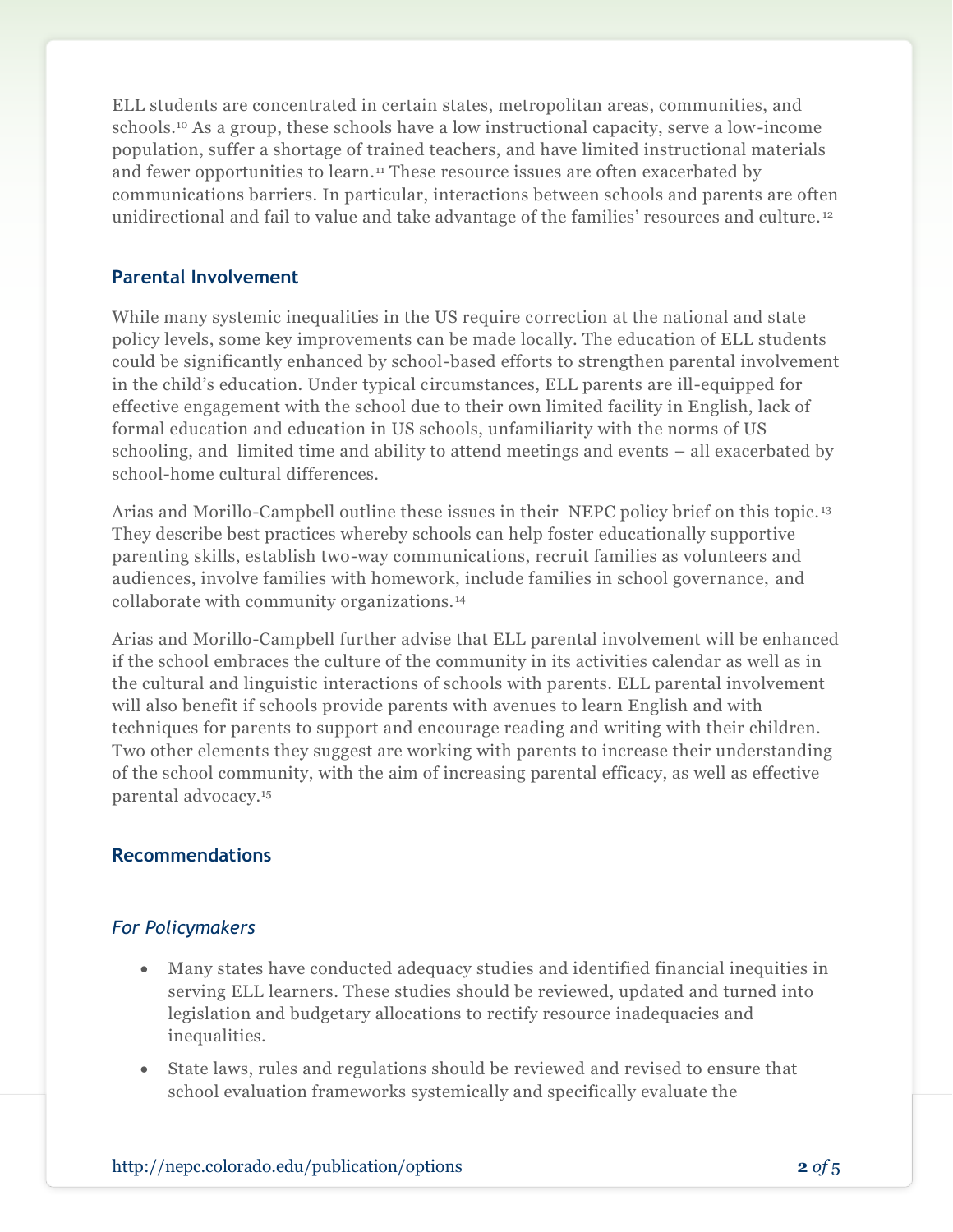instructional capacity of schools with a high concentration of ELL students. A particular focus must be placed on the training and quality of staff, the adequacy of instructional materials, and the overall funding and support for ELL students.

 States must provide adequate training for ELL teachers which embraces and builds upon the students' native and family culture.

#### *For Districts and Schools*

- Provide home-school coordinators, fluent in the children's language, to enhance communications and bridge school-home cultural differences.
- Incorporate community cultural events and celebrations into school activities.
- Provide translators for all key parent meetings.
- Publish bi-lingual or multi-lingual newsletters.
- Provide a multi-lingual telephone network.
- Provide parents with avenues to learn English.
- Open meetings to extended families.
- Assist parents in educationally supportive child-raising skills.
- Support and encourage parent reading and writing with their children.
- Recruit families as volunteers and audiences.
- Involve families with homework.
- Include families in school governance.
- Collaborate with community organizations.
- Boost parental understanding of the school community.
- Assist parents in effective advocacy and interactions with the school.

## **Notes and References**

1 Arroyo, C. (2008). *The funding gap.* Washington, DC: The Education Trust. Retrieved February 7, 2013, from http://brokersofexpertise.com/cognoti/content/file/resources/documents/01/014d3305/ 014d3305dd6f3b28a890159744832dc703d9cb0e/FundingGap2007.pdf.

2 *Education Week* (2004, August 4; updated June 16,2011). English language Learners. *Education Week* Research Center. Retrieved February 8, 2013, from http://www.edweek.org/ew/issues/english-language-learners/.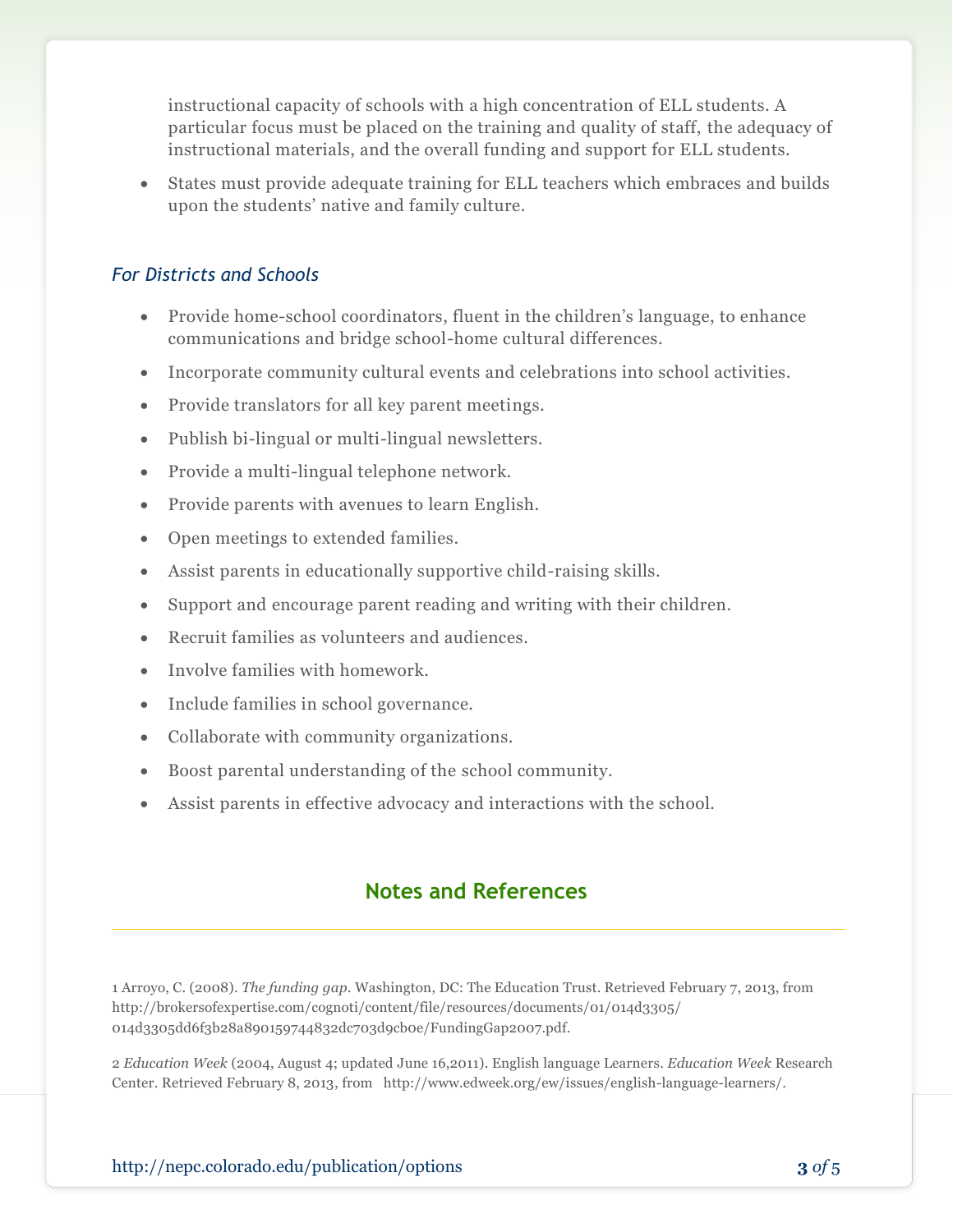3 Mathis, W. J. (2009). After five years: Revisiting the cost of the No Child Left Behind act. In C. Roellke & J.R. King (Eds.), *High Stakes Accountability: Implications for Resources and Capacity*, 197-223. Charlotte, NC: Information Age Publishing.

4 See for example:

Mendoza and US v Tucson U. S. District Court, Court District of Arizona CV 74-204 TUC DCB (AZ) Case 4:74-cv-00090-DCB, Document 1436, Filed 02/06/13;

Hunter M. (April 25, 2012). Colorado underfunds programs needed to teach English. *Education Justice: School Reform around the Nation.* Retrieved February 8, 2013, from http://www.educationjustice.org/news/april-23-2012-colorado-underfunds-programs-needed-to-teachenglish.html.

5 Mathis, 2009 (see note 3).

6 Arias, M. B. & Morillo-Campbell, M. (January 2008). *Promoting ELL parental involvement: Challenges in contested times.* Boulder, CO: National Education Policy Center. Retrieved February 6, 2013, from http://nepc.colorado.edu/publication/promoting-ell-parental.

The Arias & Morillo-Campbell brief is also available in Spanish at http://nepc.colorado.edu/node/3467.

7 *Education Week* , 2004 (see note 2).

8 Glass, G. V ( 2008). *Fertilizers, Pills, and Magnetic Strips: The Fate of Public Education in America.* Charlotte, NC: Information Age Publishing.

9 Arias and Morillo-Campbell, 2008 (see note 6).

10 Arias and Morillo-Campbell, 2008 (see note 6);

Payán, R. M. & Nettles, M. T. (n.d., ca. 2007). *Current state of English-language learners in the U.S. K-12 student population.* Princeton, NJ: Educational Testing Service. Retrieved March 5, 2013, from http://www.ets.org/Media/Conferences\_and\_Events/pdf/ELLsympsium/ELL\_factsheet.pdf.

11 Arias and Morillo-Campbell, 2008 (see note 6);

Abedi, J. & Herman J. (2010, March). English language learners' opportunity to learn mathematics: Issues and limitations. *Teachers College Record. 112* (3), 723–746. Retrieved March 5, 2013, from http://www.ncaase.com/docs/Abedi\_OTL\_TRC\_2010.pdf;

Kinner, A. L. (2002, October). *Survey of the states' limited English proficient students and available educational programs and services 2000-2001--Summary report*. Washington, DC: National Clearinghouse for English Language Acquisition & Language Instruction. Educational Programs, or the U.S. Department of Education. Retrieved February 7, 2013, from http://www.ncela.gwu.edu/files/rcd/BE021853/Survey\_of\_the\_States.pdf;

Arroyo, 2008 (see note 1).

12 Arias and Morillo-Campbell, 2008 (see note 6).

13 Arias and Morillo-Campbell, 2008 (see note 6).

14 Arias and Morillo-Campbell, 2008 (see note 6);